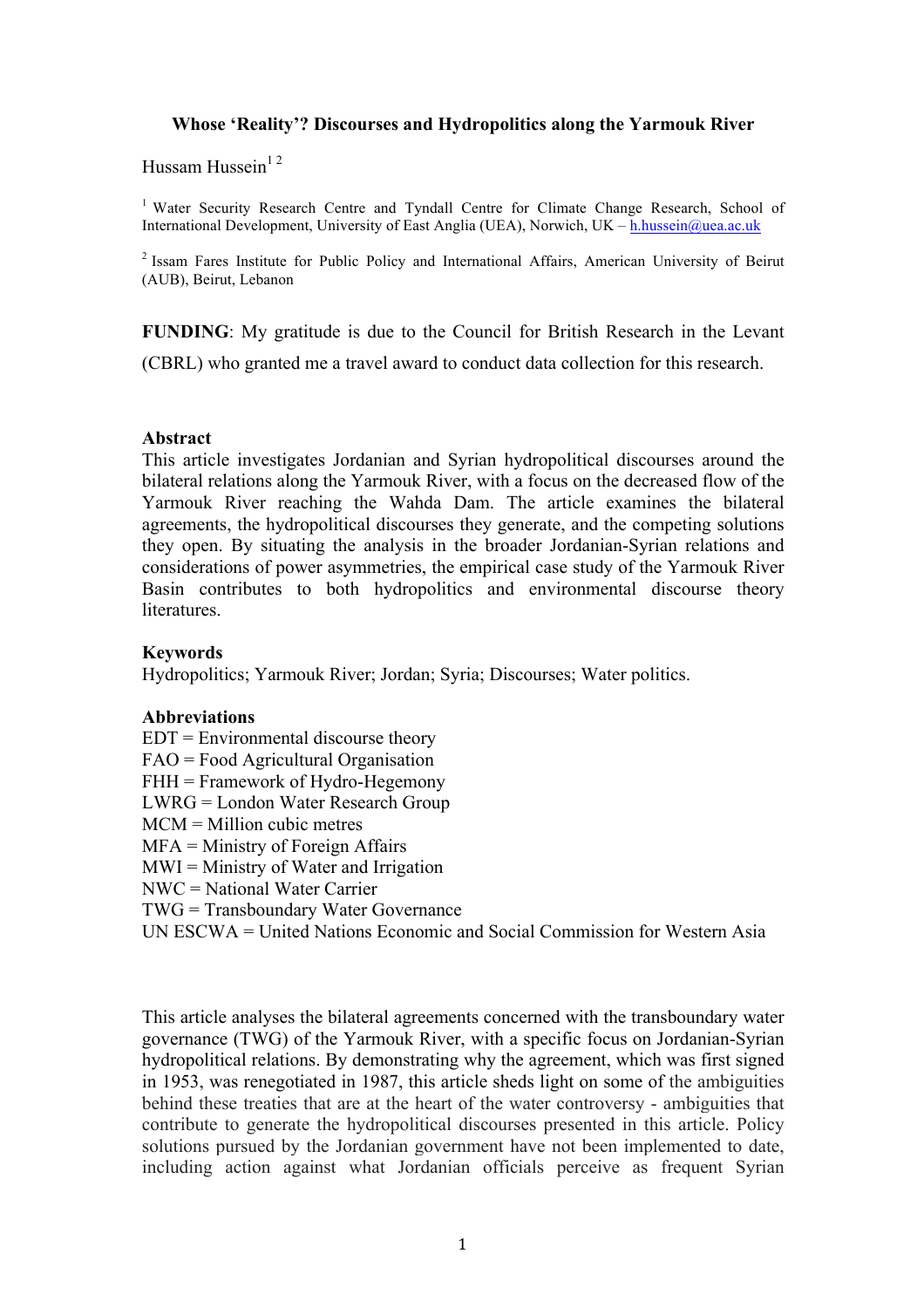violations of the bilateral treaty on the Yarmouk. This article adopts a discourse theory framework to explore why the Jordanian solutions are not successfully implemented. In order to understand water allocations among the riparian states in the case of TWG, power dynamics and inter-sectoral interests within the basin need to be considered, particularly when they contribute to the shaping of a country's foreign policy. This article takes discourse to mean a 'shared way of apprehending the world' (Dryzek, 1997: 8), which redefines and reinforces what is perceived to be the 'truth' or 'reality' (Foucault, 1980).

A discourse analysis of the hydropolitical relations between Jordan and Syria is still missing. Hussein and Grandi (2015) have recently analysed the Jordanian – Syrian hydropolitical relations on the Yarmouk in the context of the broader geopolitical context. They propose a 'problemshed' approach that advocates the consideration of 'variables external to the water sector' to 'enable a better understanding of often hidden dynamics that play a core role in shaping water policies and hydropolitical relationships' (Hussein and Grandi 2017: 4 - online version) and to explain why change has happened over time. They do not, however, consider the role of different hydropolitical discourses in shaping Jordanian-Syrian relations and in constructing hydropolitical realities. Furthermore, studies researching water politics in the Jordan River Basin tend to overlook its largest tributary: the Yarmouk River (Figure 1). Their focus has mainly been on hydraulic projects designed to increase the exploitation of the water resources of the river and in the riparian countries.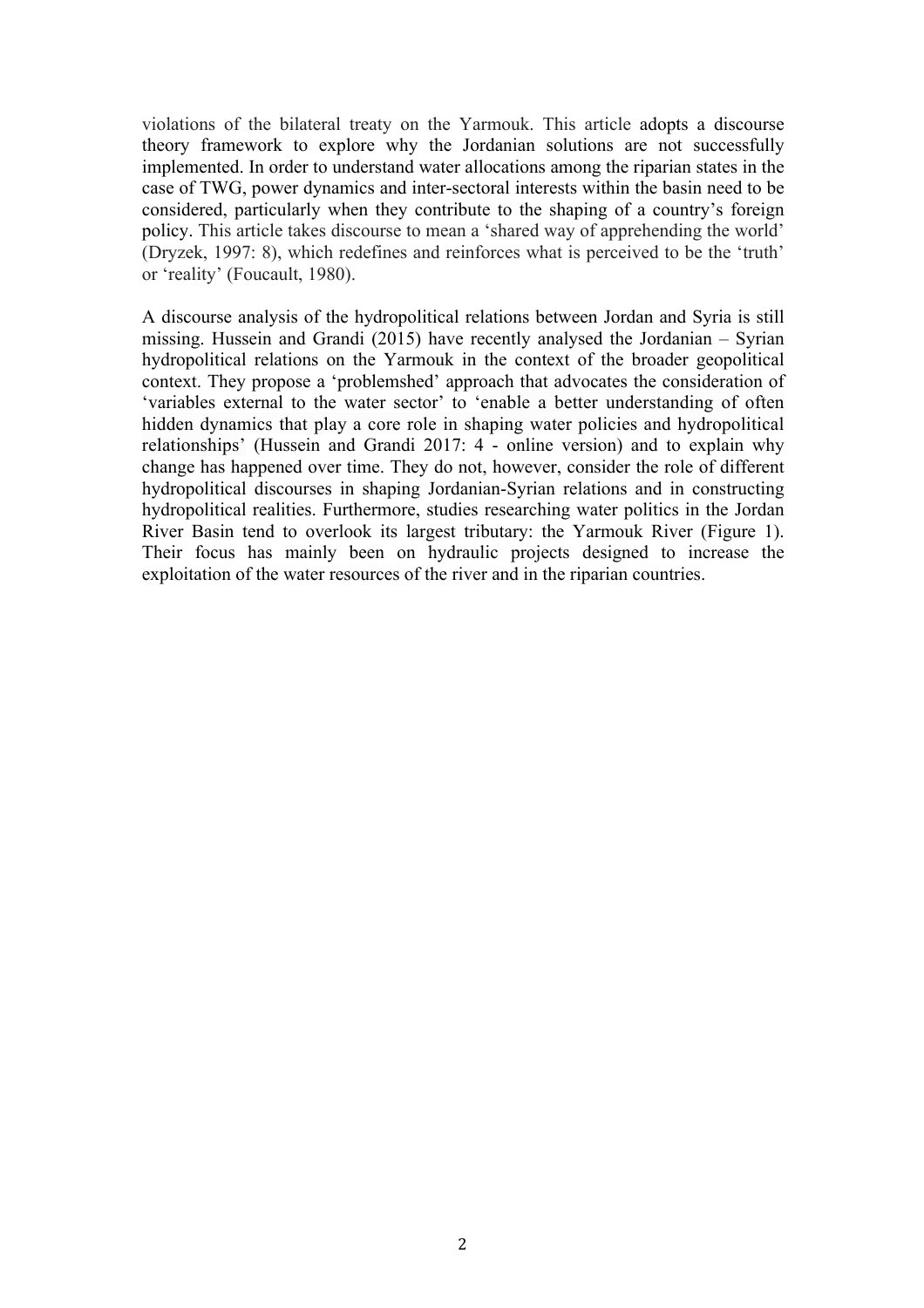

**Figure 1**: The Yarmouk River Basin (MWI 2011)

Data utilised in this article was collected during fieldwork that took place over ten months in Amman, Jordan, between 2014 and 2015. In total, 106, mostly face to face, semi-structured interviews were conducted with policy-makers, governmental officials, academics, and journalists. The Syrian perspective has been captured through semi-structured interviews with Syrian diplomats, academics, and key informants interviewed in Amman, at international conferences, and via Skype. In addition, official documents, reports, and statistical hydrological data were consulted alongside field observation. Although my aim in this article is to address both the Jordanian and the Syrian sides, I focus more on the Jordanian side due to data availability and accessibility at the time of research. For this reason, a limitation of this article is that while both Jordanian and the Syrian hydropolitical discourses are presented, I am able to provide the responses of Jordanian officials to the Syrian discourses identified, but not the Syrian responses to the Jordanian discourses.

# **Hydropolitics and Discourse**

The London Water Research Group (LWRG) has developed a conceptual approach to the study of TWG that highlights its political nature. Considering power asymmetries becomes necessary to understand the allocation, planning and management of transboundary water resources. In accordance with the LWRG research, Zeitoun and Warner (2006) have developed the Framework of Hydro-Hegemony (FHH) to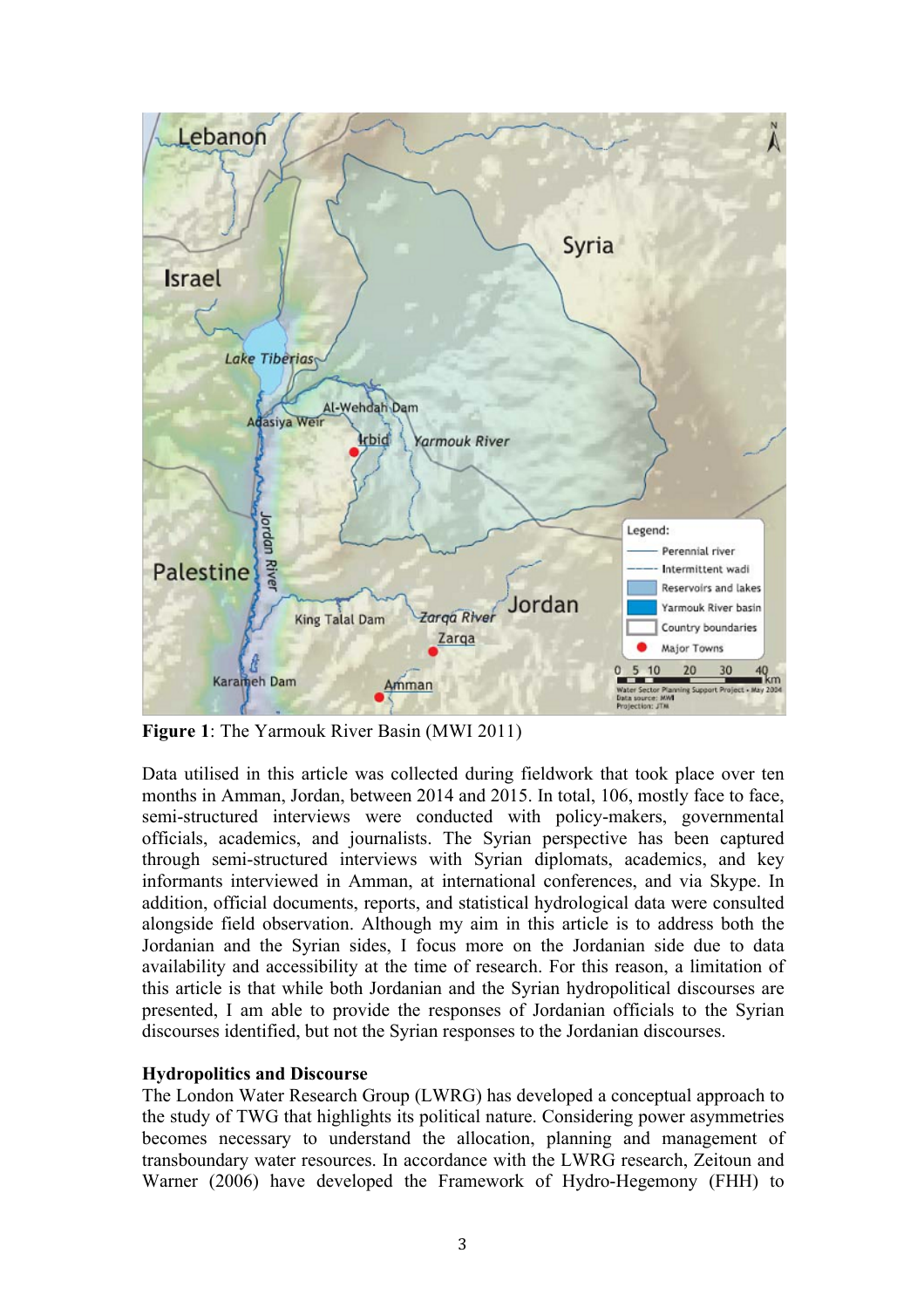explain how control over shared water resources is achieved and maintained. The FHH is based on Lukes' definition of power, which he divides into three dimensions (Lukes 1974): overt or material power; covert or bargaining power; and structural or ideational power. The first dimension considers visible power, such as military and economic power resources. The second dimension of power is the ability to have control of the political agenda and to decide what can and cannot be discussed. This includes skills, strategies, and tactics adopted to exert more power over negotiations and influence political agendas. The third dimension is ideational power, which is the power of shaping perceptions and influencing actors' understandings of the possibilities of change (Lukes 1974).

Informed by a Foucauldian theoretical approach and by environmental discourse theory (EDT), this article focuses in particular on the third dimension, ideational power, and examines the role of hydropolitical discourses in shaping the 'reality' of the politics of the Yarmouk River. For Foucault 'power is diffused rather than concentrated, embodied and enacted rather than possessed, discursive rather than purely coercive, and constitutes agents rather than being deployed by them' (Gaventa 2003: 1). Power is everywhere, not only in discourses but also in daily practices and people's behaviour (Foucault 1991; 1998). Foucault makes a direct link between power, knowledge and discourse, as their interaction contributes to the construction of shared understandings of the social world and of what is perceived to be the 'truth' (Foucault 1980: 131). The 'truth,' Foucault (1980) argues, is continuously reinforced and redefined through discourses, through a constant 'battle for truth' that takes place everywhere and in all spheres of society, including mass media, the educational system, and governmental institutions. Power, therefore, can be considered boundaries that constrain possibilities for action, thus enabling (and disabling) solutions (Hayward 1998).

In line with Foucault, EDT (Hajer 1995; Dryzek 1997) emphasizes the importance of discourse in shaping environmental change and policy-making as it legitimises and sanctions certain solutions and discredits and silences others (Leach and Mearns 1996). Dryzek examines the way discourse interacts with, and how it can play a role in, environmental policy and what he terms 'ecological democracy.' For him, a discourse is 'a shared way of apprehending the world. […] It enables those who subscribe to it to interpret bits of information and put them together into coherent stories or accounts,' thus legitimising knowledge and justifying specific policies (1997: 8). For EDT, the focus needs to be on dominant discourses of power, which are the mainstream ones, and to which most of the population subscribes to. These discourses are usually sanctioned, in other words supported by persons in power, and are in line with what these persons believe to be politically logical. EDT shows that dominant discourses are important because they are able to open the solutions that are adopted by policy makers. For instance, in the case of Jordan, the governmental institutions sanction the discourse of 'water scarcity due to limited water resources,' driving in this way towards policy solutions that aim at increasing water resources in the country (Hussein 2017a). This discourse is sanctioned in all governmental reports and declarations, but also in conferences, textbooks, media, and even in religious sermons (Hussein 2016: chapter 6; Hussein 2017b). It de-emphasises the other possible causes of water scarcity while maintaining the status quo of current water uses, without undermining the interests of (powerful and influential) groups benefiting from the current water allocation in the country. This sanctioned discourse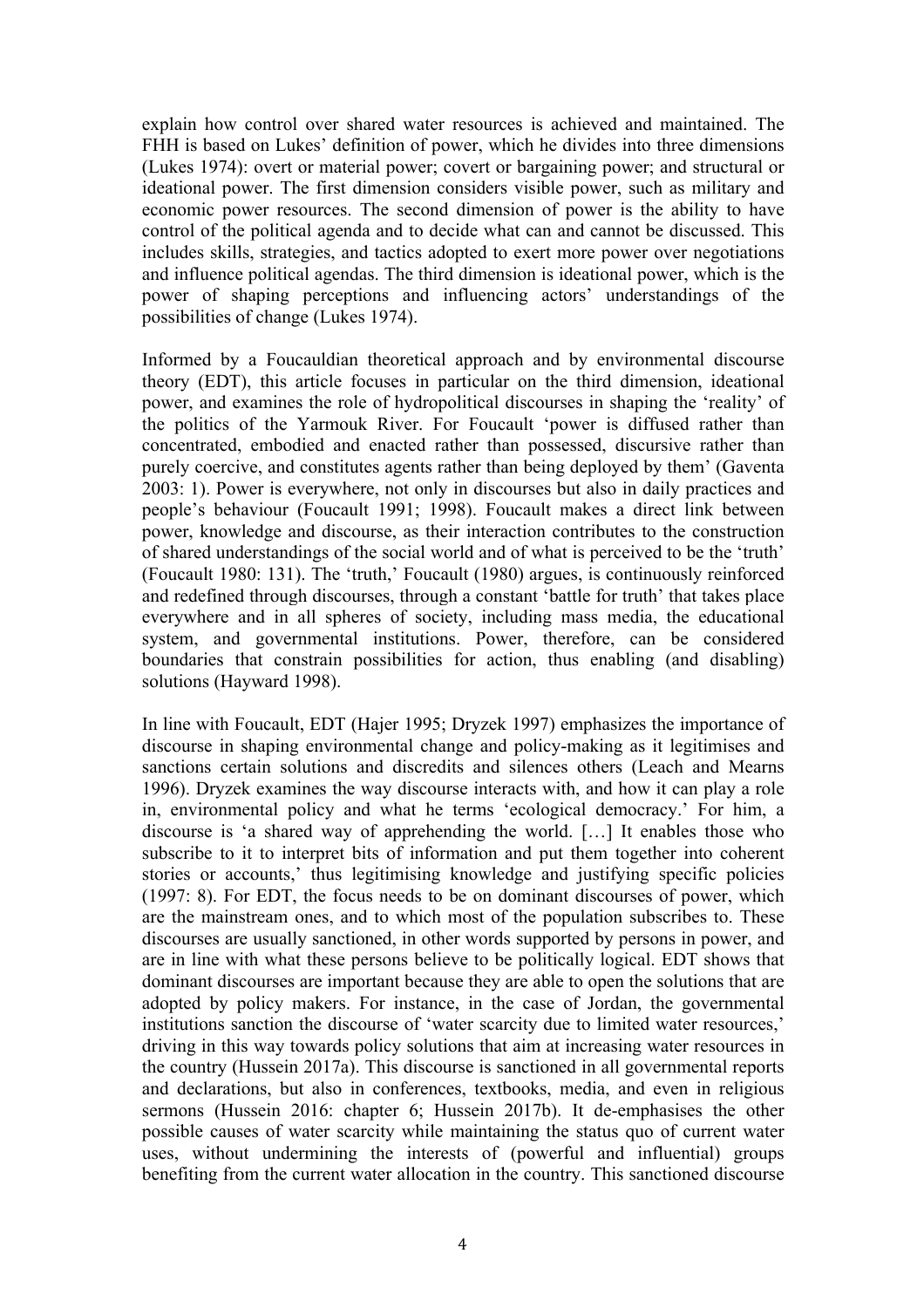is dominant in Jordan (Hussein 2016). Hajer (1995) contributes to EDT by further presenting the concept of 'discourse alliances,' which shows how different themes – or sub-discourses – can contribute to an overall discourse by opening the same solution, even if these themes are not related to each other and are constructed by different actors or groups. In this article, I argue that while at the national level EDT is useful in explaining the role of discourses in opening solutions and how and why these policies are implemented, when it comes to Transboundary Water Governance, EDT needs to be complemented by other theories. In fact, as different riparian countries may have competing interests embedded in different dominant discourses, there needs to be a hydropolitical analysis of power relations of the riparian states, which includes consideration of overall bilateral relations. Hence, this article complements EDT with the use of critical hydropolitics and a consideration of ideational power (Luke 1974), as discussed above.

### **Hydropolitics of the Yarmouk River**

This section presents a description of the Yarmouk River geography and examines the hydropolitics of the river. In particular, it discusses the TWG, which includes the plans, projects, and agreements about how to manage the shared water resources of the river among the riparian states (see Table 1). The section focuses on Jordanian-Syrian relations, highlighting why the agreement first signed in 1953 was then renegotiated in 1987. My aim is to show the ambiguities of the arrangements and agreements that form the heart of the hydropolitical controversy.

The Yarmouk River forms part of the borders between Syria and Jordan. To be precise, the official border between the two countries is the river, where it is closer to Jordan than the Hijaz Railroad. The railroad, in its part, becomes the border when it is closer to Jordan than the river. <sup>1</sup> The Yarmouk, with a historic flow of 468 MCM per annum, is the largest tributary of the Jordan River. <sup>2</sup> Although the quality of its waters is better than the quality of the Jordan River (it is less polluted and therefore more suitable for agricultural uses), its quantity is decreasing. The Yarmouk River is 57 km in length, of which 47 km are in Syrian territory (FAO 2009). <sup>3</sup> The water from the Yarmouk accounts for 40% of Jordan's surface water resources. Moreover, it is an important source for the King Abdullah Canal<sup>4</sup> used in the Jordan Valley for irrigation purposes (Nortcliff et al. 2011: 406). 5

<sup>&</sup>lt;sup>1</sup> The Yarmouk River also forms part of the borders between Jordan and Israel.

 $2$ <sup>2</sup> This is in comparison to the Hasbani (springing in Lebanon with historic annual discharge of 157 MCM), the Banyas (springing in Syria at 125 MCM per annum), and the Dan (springing inside Israel at 258 MCM per annum).

<sup>&</sup>lt;sup>3</sup> The five main tributaries of the Yarmouk River in Syria are al-Zaidi, Abu al-Dhahab, al-Harir, al-Alan, and al-Raqad (EtanaFiles, 2015: 7). The sixth, al-Shallaleh, is inside Jordan. 4 The canal also receives water from the other *wadis*, rivers, and tributaries of the Jordan River

<sup>(</sup>Nortcliff et al. 2011: 406). Built at the beginning of the 1960s, the King Abdullah Canal, known as the East Ghor Main Canal until 1987, is the largest irrigation canal system in Jordan and runs for 110.5 km in the Jordan Valley close to the foothills and parallel to the Jordan River (FAO 2009).<br><sup>5</sup> Water uses in the two countries are very different. In 2011, for example, the total agricultural water

use in Jordan amounted to 58% of total water uses, around 500 MCM a year. In that same year, the municipal sector used around 37% of the total water used, almost 350 MCM, and the industrial use accounted for 5%, about 37 MCM. It is noteworthy that direct agriculture is responsible for around 3% of the national GDP (but is magnified by sectors dependent on it, adding up to 27% of GDP), industry for around 30%, and services, including tourism, for around 67% (IFC 2012: 5). In Syria, on the other hand, in 2008 agriculture consumed about 87% of the water supply, the domestic sector about 9%, and industries about 4% (Salman and Mualla 2008). Agriculture in Syria played an important role in the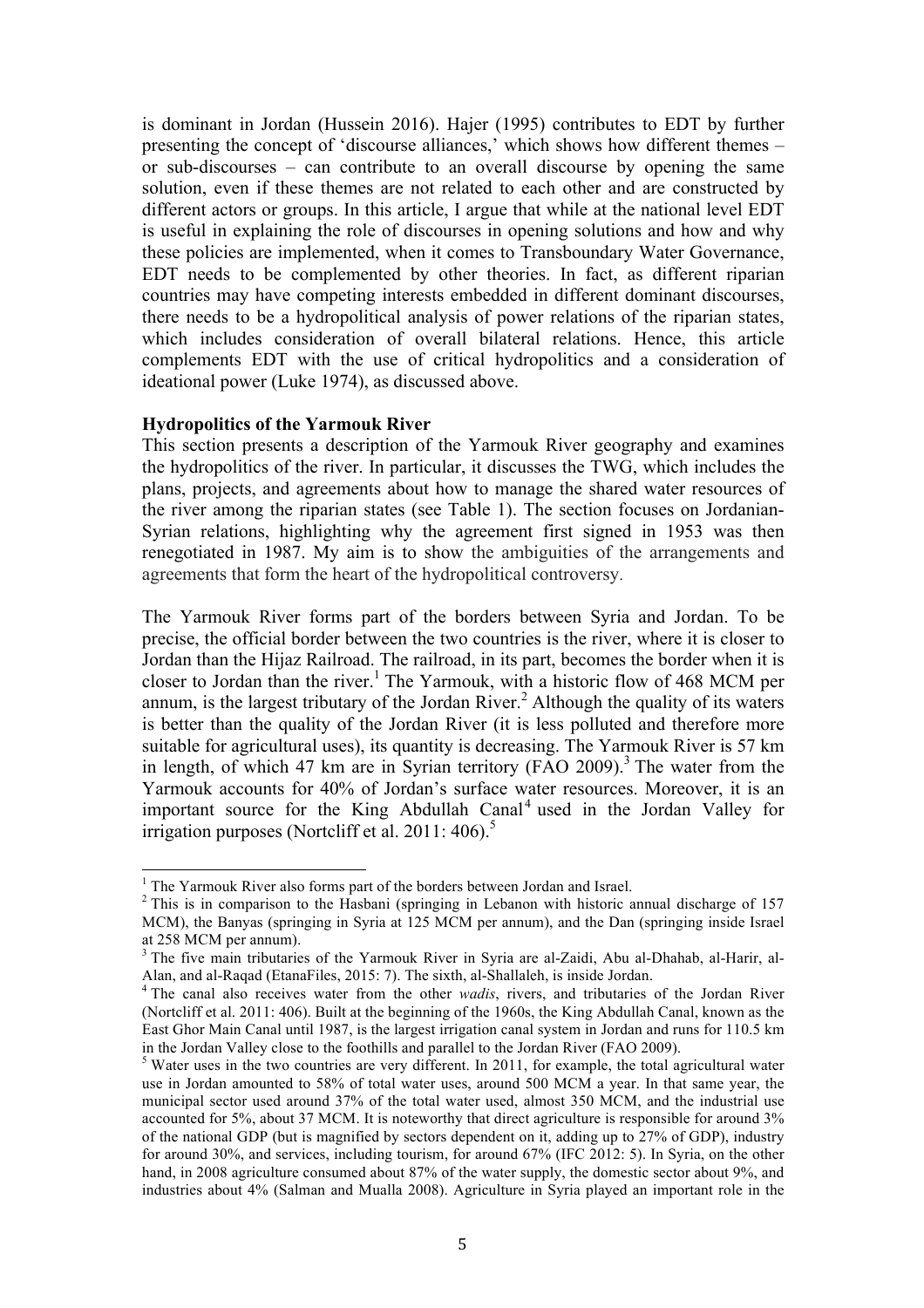| Event                                | Year                                    |
|--------------------------------------|-----------------------------------------|
| 1953                                 | First Jordanian-Syrian agreement on the |
|                                      | <b>Yarmouk River</b>                    |
| 1987                                 | Second Jordanian-Syrian agreement on    |
|                                      | the Yarmouk River                       |
| 1994                                 | Peace Treaty between Israel and Jordan  |
| Early 2000s (2003 according to Zoubi | Arrangements between Jordan and Syria   |
| and 2001 according to Rosenberg)     | on the constructions of the Wahda Dam   |
| 2004                                 | Beginning of the construction of the    |
|                                      | dam                                     |
| 2006                                 | End of construction                     |
| 2009                                 | Wahda Dam becomes operational           |
| 2011                                 | Start of the Syrian civil war           |

Source: Author's own compilation

As there are no diplomatic relations between Israel and Syria, there are no basin wide agreements on the Yarmouk River apart from two bilateral agreements (UN-ESCWA 2013; FAO 2009): the Jordanian-Syrian bilateral agreement signed in 1953 and renegotiated in 1987 and the Jordanian-Israeli bilateral treaty signed in  $1994<sup>6</sup>$  (UN-ESCWA 2013). In the following section, I trace the development of agreements that took place between Jordan and Syria up until the completion of building the dam.

The first agreement (1953) proposed the construction of a dam near Maqarin Railroad station on the border between Jordan and Syria, with a live storage capacity of 300 MCM and a hydropower generating station at the Jordanian village of Adassiya, with 75% of the electricity allocated to Syria and 25% to Jordan (UN-ESCWA 2013: 210- 211; Haddadin 2009: 421; Hof 1998: 84). However, political relations between the two governments became tense in 1957 due to the so-called Arab Cold War between the promoters of Arab nationalism and pan-Arabism (1957-1967), guided by Egyptian President Abdel Nasser and supported by Syria, and Arab monarchies, that included the Jordanian Hashemites. As a result, the Yarmouk Joint Water Committee did not meet when bilateral relations grew tense due to changing geopolitical alliances (Haddadin 2006: 250). In the decades after 1953, without formal negotiations, the Syrian government reduced the flow of the river downstream by the following actions: expanding the use of upstream springs, increasing the use of groundwater resources feeding the lower springs on the Jordanian side and damming the tributaries to the river (Haddadin 2006: 251).

<u> Andreas Andreas Andreas Andreas Andreas Andreas Andreas Andreas Andreas Andreas Andreas Andreas Andreas Andr</u>

national economy, particularly due to Syria's approach to food security through food sufficiency. Nevertheless, agriculture in Syria has been strongly criticised for not being efficient, and for its mismanagement of water resources (ARK 2016; Barnes 2009).<br><sup>6</sup> According to the 1994 Jordan - Israel Peace Treaty, Israel is entitled to 25 MCM of Yarmouk waters

per year: 12 MCM to be received between May 15 - October 15, and 13 MCM during the rest of the year. The balance of the flow at Adassiya is used by Jordan. Additionally, Jordan is entitled to 10 MCM per year in exchange for the water that Israel is allowed to pump from the wadi bed in Wadi Araba. Jordan is also entitled to 50 MCM per year under the clause 'Additional Water' of the Peace Treaty – although it is unclear who is responsible to cover the costs for producing this additional water. In addition, Jordan is allowed to store in Lake Tiberias whatever winter flow Jordan does not divert into its King Abdullah Canal. The amount stored will thus be delivered to Jordan on request (during the dry months).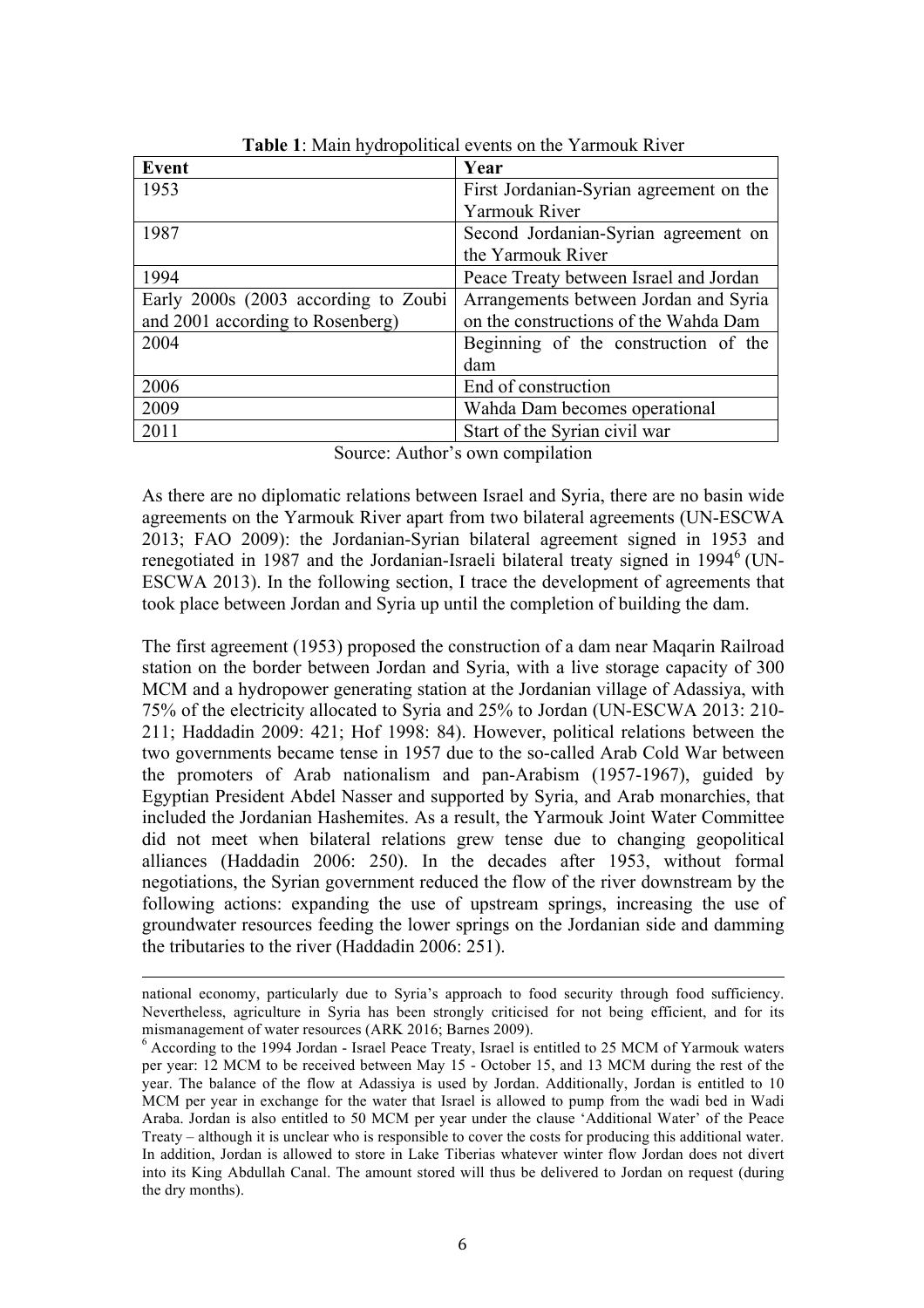In 1985, the visit of King Hussein to Damascus marked the rapprochement between the two countries. Jordan abandoned its separate talks with Israel and apologised for having supported the Muslim Brotherhood movement in Jordan and their Syrian activists in the early 1980s. In the context of this transformative climate, the two governments negotiated a new agreement on the Yarmouk River in 1987. This included the provisions of a smaller dam (the mentioned Wahda or Unity Dam) that would be 95m high with a maximum capacity of 200 MCM and a reservoir at Maqarin. The agreement adopted an inter-governmental approach to dispute resolution rather than third-party arbitration (which was the case in the previous 1953 agreement). This seemed to work to Syria's advantage: the treaty recognised the 26 Syrian dams on the Yarmouk River's tributaries inside Syria, upstream from Maqarin site. This means that Jordan could not impound meaningful water floods except after the Syrian dams spilled. Dams usually serve one or more purposes of impounding floodwater for later on-demand use, flood protection, and power generation. In the 1987 agreement, the planned dam was meant to serve both impounding water and power generation, which suggested that the two governments intended to pursue electricity production on top of water supply increase (interview 12 with Jordanian official). While Syria was more interested in the electricity production, Jordan's main goal was to increase its water resources.

The bilateral relations between Syria and Jordan improved in the 1990s, but it was only in the early 2000s that an arrangement, rather than an official 'agreement' (Rosenberg 2006), took place. Former Secretary General at the Jordanian MWI clarified this new 'arrangement' by explaining that, 'in 2003 the height of the dam was reduced to 87 meters and the storage capacity became 110 MCM' (Zoubi 2014: 278). Rosenberg (2006) explains that according to this arrangement, the planned hydropower plant was removed and the storage capacity of the dam, which was about to start construction, decreased from 220 MCM, as envisioned in 1987, to 115 MCM in 2001. On 9 February 2004, the inauguration of the construction work of the Wahda Dam finally took place (Rosenberg 2006: 28; Zawahri 2010: 137-138; Curtis 2006). It only became operational in 2006 and fully completed in 2009 (UN-ESCWA 2013: 211).

For several decades the Jordanian government had been pushing strongly for the construction of the Wahda Dam, which it envisioned as a partial solution to Jordan's water scarcity problem (interview 6 with a high-level Jordanian MWI official). However, the dam's maximum storage volume was reached in 2009/2010 at only 20 MCM – even though its maximum capacity is 110 MCM (UN-ESCWA 2013: 211). Since 2011, a slight increase in the flow to the Wahda Dam has been registered (Namrouqa 2012): a cumulative peak of about 60 MCM was reached at the beginning of the political instability in Syria, according to high-level Jordanian officials from the MWI. They noted that this was driven by a decrease in farming activities due to unstable conditions and power cuts, which resulted in about 50% decrease in irrigated agriculture (Müller et al. 2016). The decreased use of water for farming activities negatively affected the water release from the Syrian dams and resulted in more carry-over volumes of retained water in the Syrian dams (interviews 6, 7, and 8 with MWI officials).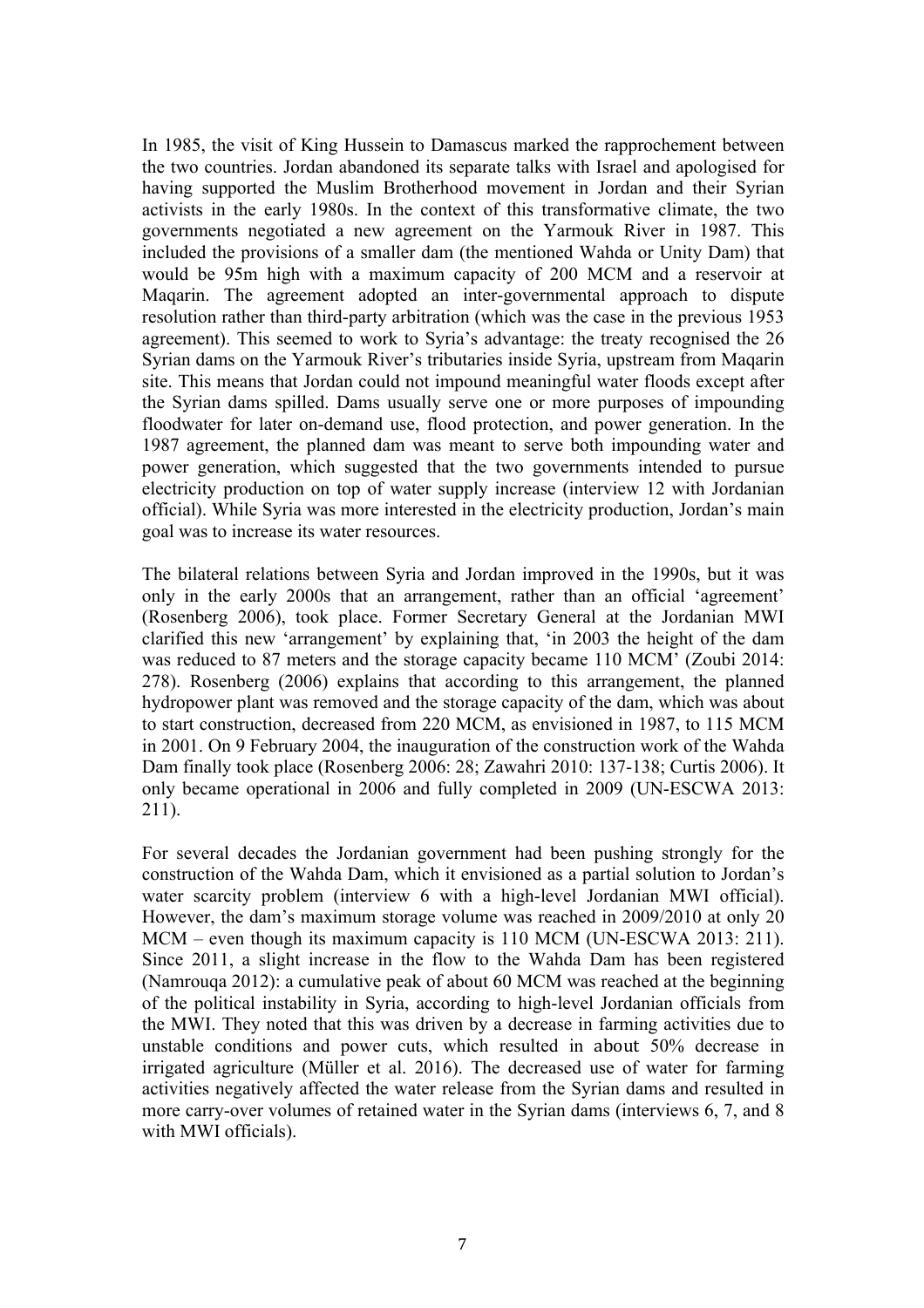Through this outline, my aim is to show that in spite of the different agreements and arrangements that the Jordanian and Syrian governments signed, the implementation of these agreements was not without problems. This is particularly true for the Jordanian government, as exact amounts of water for Jordan are not specified in the current 1987 agreement. The hydropolitical controversy arose when the Wahda Dam was finally built and when it became obvious that the Jordanian access to water was definitely less than what the Jordanian authorities had expected.

In the following sections, I compare and contrast governmentally sanctioned, and thus dominant, Jordanian and Syrian hydropolitical discourses. An analysis of these varying discourses brings to the fore the types of solutions implied and opened.

## **A Jordanian perspective: 'Syria keeps violating the agreement'**

This section unpacks Jordanian dominant and governmentally sanctioned hydropolitical discourses – in other words, the Jordanian shared way of understanding hydropolitical relations – generated out of the ambiguities following the 1987 bilateral agreement. My aim is to explore the policy options these discourses open up and the  $\overline{(m)}$  possibilities of their implementation.<sup>7</sup> The mainstream Jordanian hydropolitical discourse is composed of two themes: one that blames the Syrian government for not respecting the bilateral agreements, and another that blames population growth and neighbouring countries for causing water scarcity in Jordan. Through a discussion of these themes, this section will show that the contentions around the Yarmouk River are of political rather than technical nature. This hydropolitical discourse, I argue, reproduces a reality that drives towards supply-side solutions that include increasing the Jordanian share of the Yarmouk River through strengthening cooperation with the Syrian government and convincing the Syrians to respect the current bilateral agreement (signed in 1987).

In the first theme, the focus revolves around discontent with Syria's violations of the two main bilateral agreements, the 1953 and the 1987. This is evident in public statements repeated by Jordanian officials. For example, Haddadin, former President of the Jordan Valley Authority (1982-1987) and former Jordanian Minister of Water and Irrigation (MWI) (1997-1998) asserts that 'the Syrians have consistently violated the provisions of the 1953 Agreement' (Haddadin 2012: 280). He traces the tensions between the two countries to 1968, when the Syrian government started to build the Daraa Dam on the Zaydi tributary without Jordanian consent. Along the same lines, Mousa Jamani, another former Jordanian minister of the MWI, pointed out in a public interview in 2012 that 'the number of Syrian dams increased from 26 to 48, while around 3,500 wells were drilled to pump [ground]water from the river basin.' These activities were taking place without Jordanian consent (Namrouqa 2012). These complications were not about the practicalities of water sharing; rather, they were about honouring both the 1953 and renegotiated 1987 agreements (Kubursi et al. 2011: 8). To add to this, officials highlighted the problems caused for Jordan as a result of the 42 dams that were built in Syria on four tributaries feeding the Yarmouk River. As put by Zoubi, former Jordanian MWI Secretary General, 'Syria's continuous well drilling in the Yarmouk Basin negatively impacts the base flow in the

 $7$  I do not focus on the non-mainstream, emerging counter-discourses by NGOs and international organisations, but rather on the official Jordanian, governmentally sanctioned and dominant one. This is because, as shown by Hussein (2016: chapter 7), these non-mainstream ones do not influence the implementation of policies.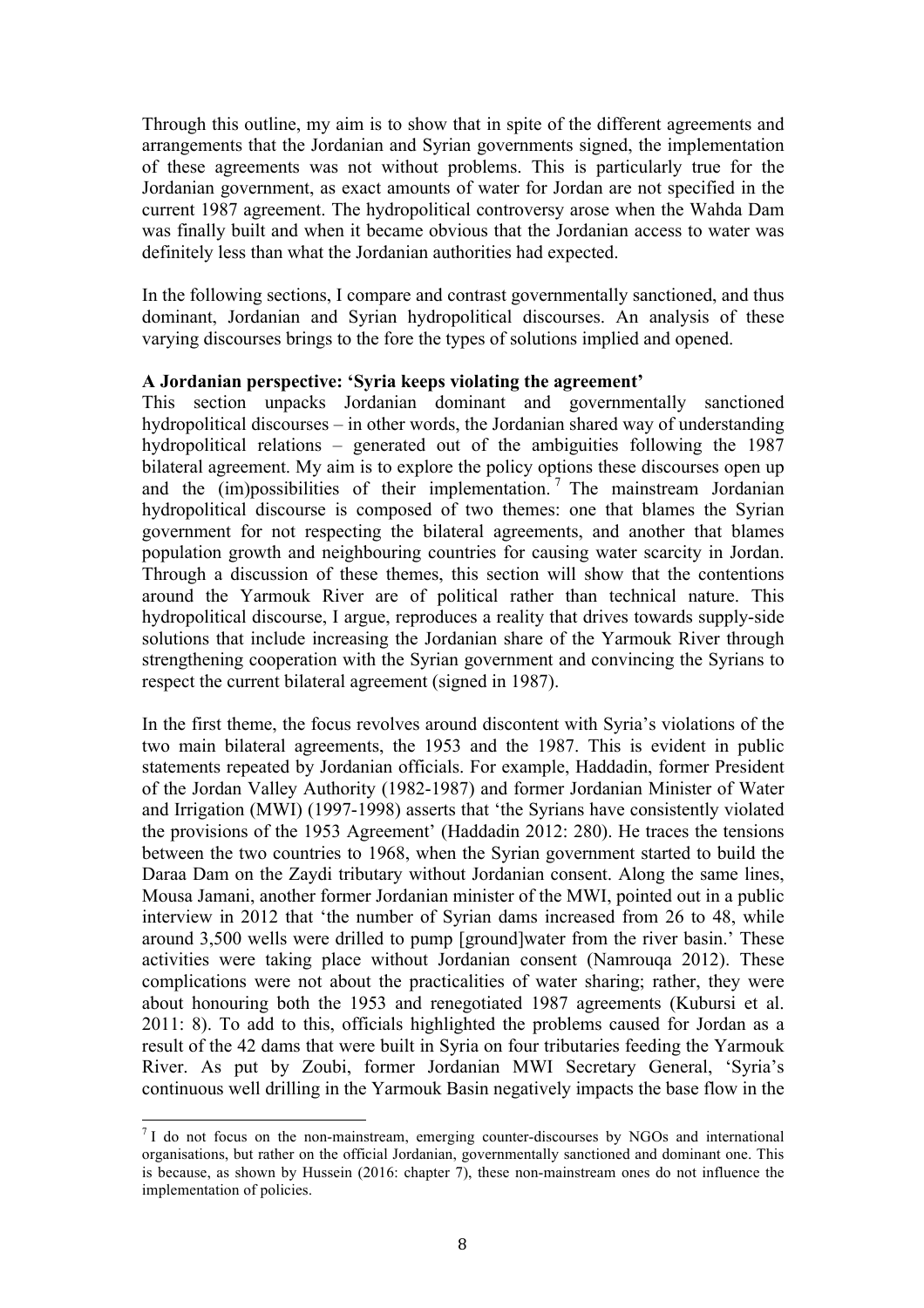river, reducing it by approximately 30 percent' (Zoubi 2014: 278). In Jamani's words, 'the solution to Yarmouk Basin water sharing is not technical, it is political' (Namrouqa 2012). The developments around the Wahda Dam, which the Jordanian government had been strongly backing, did not produce the results expected.

The second theme focuses on water scarcity and its perceived causes, mainly population growth (MWI 2009) caused by displacement and migration in the region (see Hussein 2016; e.g. interviews with governmental personnel 8, 14, 17, 18, 22, 25, and 42, with donors 28, 39, and 45, and with academics 3, 4, 7, 11). My interviewees saw the 'refugee problem' as the main factor for water scarcity, an issue that is emphasised in reports and articles. For example, Haddadin dedicates the first chapter of his book 'Water Resources in Jordan', co-authored with geologist Elias Salameh, to the population issue. As highlighted in Table 2, they argue that 'Jordan's population grew 11.5 times in 66 years, from 0.3 million in 1938 to 5.35 million in 2004, because of the abrupt influx of population in the wake of the turbulence that has been affecting the Middle East' (Haddadin 2006: 24-25). It is interesting that this theme focuses on waves of migration from neighbouring countries when it overlooks other relevant factors, such as the natural fertility rate of Jordanians, among others, which also contributes to population grew, which is seen as one of the main causes of water scarcity. This omission further emphasises that this theme focuses and underlines the 'refugee problem'. Currently, the main focus is on the Syrian refugees' impact on Jordan's water resources. The MWI has published a report in 2013 entitled 'the Cost of Hosting Syrian Refugees on Water Sector of Jordan'. The report analyses both the short and long term impacts of the Syrian refugees on water resources and considers direct and indirect costs (MWI 2013: 19-22). Governmental personnel, academics, and the media have all cited this report as evidence that supports this theme. For example, the Jordan Times has also reproduced it in its reporting:

The deteriorating regional conditions and turmoil have led to waves of hundreds of thousands of refugees flowing into Jordan, pushing it over time from being one of the world's 10 water-poorest countries in the world, to the fourth and now the second, according to ranking by the United Nations, Ministry of Water and Irrigation Spokesperson Omar Salameh told The Jordan Times. […]. The main challenge to the water sector, according to [the government coordinator for human rights report on challenges the water sector is facing], is the increasing demand for water due to the ongoing influx of Syria refugees into the country. (Namrouqa 2014)

| Year | <b>Population of Jordan</b> | <b>Major political event</b>                    |
|------|-----------------------------|-------------------------------------------------|
| 1922 | 225,000                     | Emirate of Transjordan founded in 1921          |
| 1947 | 473,200                     | One year before the establishment of Israel     |
| 1952 | 586,200                     | After the 1948-1949 war with Israel             |
|      |                             | Three years after the six days war with Israel, |
|      |                             | and the Israeli occupied the East Jerusalem     |
| 1970 | 1,508,200                   | and the West Bank.                              |
| 1989 | 3,144,000                   | One year before the Iraq-Kuwait war             |
| 1993 | 3,993,000                   | Two years after the Iraq-Kuwait war             |

Table 2: Demography of Jordan over time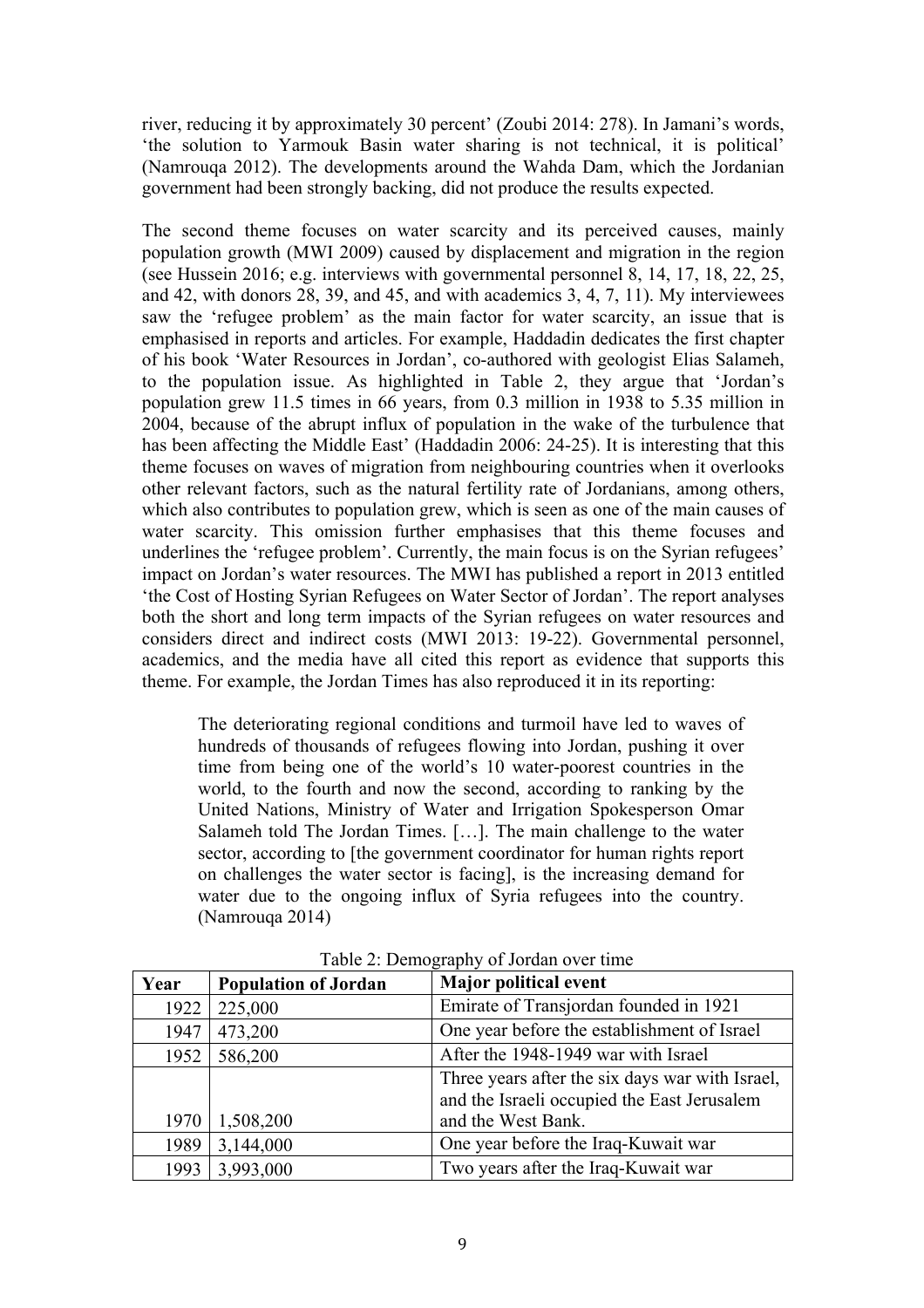|      | 2002 5,098,000            | One year before the war against Iraq             |
|------|---------------------------|--------------------------------------------------|
| 2004 | $\frac{5,350,000}{5,000}$ | One year after the war against Iraq              |
|      | $2010 \mid 6,113,000$     | One year before the Syrian crisis                |
|      | 2012 6,388,000            | One year after the start of the Syrian crisis    |
|      | $2015 \mid 9,500,000$     | Three years after the start of the Syrian crisis |

*Source: Author's presentation of data from Department of Statistics of Jordan Yearbook 2013 (FAO 2009: 6) and Haddadin (2006: 7), and CENSUS 2015 data (in Ghazal 2016)*

The Jordanian hydropolitical discourse presented above refines and redefines a reality of water scarcity in the country based on Syrian violations of the bilateral agreements and population growth. This discourse drives towards supply rather than demand-side solutions. Supply-side solutions aim at increasing water resources in the country, for instance through desalination or construction of new dams. The Jordanian government mainly backs such supply-side solutions, although it also adopts some demand-side solutions at the same time: for example, it adopts water tariff adjustments periodically, invests in improving water distribution efficiencies, especially in irrigation and municipal water systems, and in training of personnel. It also invests in upgrading management and measurement systems. This is reflected in the Jordanian water strategy which emphasizes claiming and increasing Jordanian rights to shared water resources, including the Yarmouk, as a priority to solve the water scarcity issue in the country (MWI 2009).

In spite of these solutions, the Jordanian government has not succeeded in strengthening transboundary water cooperation with the Syrian government and in claiming and increasing the Jordanian share rights on the Yarmouk basin. As noted by Hussein and Grandi (2017), the difficulty in bilateral cooperation is also due to the following political events that made it challenging - if not impossible – for the Jordanian authorities to reach an agreement with the Syrian counterpart. The first is the period of the Arab Cold War between 1957 and 1967. The second is the duration of the Iraq – Iran war in which Syria and Jordan supported Iran and Iraq respectively. The third is the war on Iraq in 1991 in which Syria sided with the USA but Jordan did not. The fourth is the boycott of Iraq to which Jordan was not enthusiastic. The fifth is the war on Iraq in 2003. Finally, the sixth is the civil war that started in 2011 and is still going on in Syria. Altogether, these events have challenged cooperation between the two countries.

## **A Syrian perspective: Jordan's relationship with Israel, mismanagement, and climate change**

Jordanian hydropolitical discourses represent Jordan's water scarcity as being primarily a result of Syrian violations. In turn, Syrian hydropolitical discourses also create a shared understanding of hydropolitics and Jordan's water scarcity. The themes that constitute these discourses revolve partly around Jordan's perceived mismanagement of water and predominantly around Jordan's relationship with Israel. In interviews with Syrian informants, the 1994 Jordanian-Israeli agreement was cited as the main reason behind Jordan's need for more water from the Yarmouk. It was suggested that the water was being supplied to Israel rather than endorsing the fact that Jordan is a water scarce country. The Syrian diplomats I interviewed (interview 13 and 14) insisted that 'the Jordanian government is to blame for the water scarcity, as it has agreed to give up its own water resources to Israel.' One of the Syrian diplomats underlined that 'Jordan has signed the water part of the 1994 agreement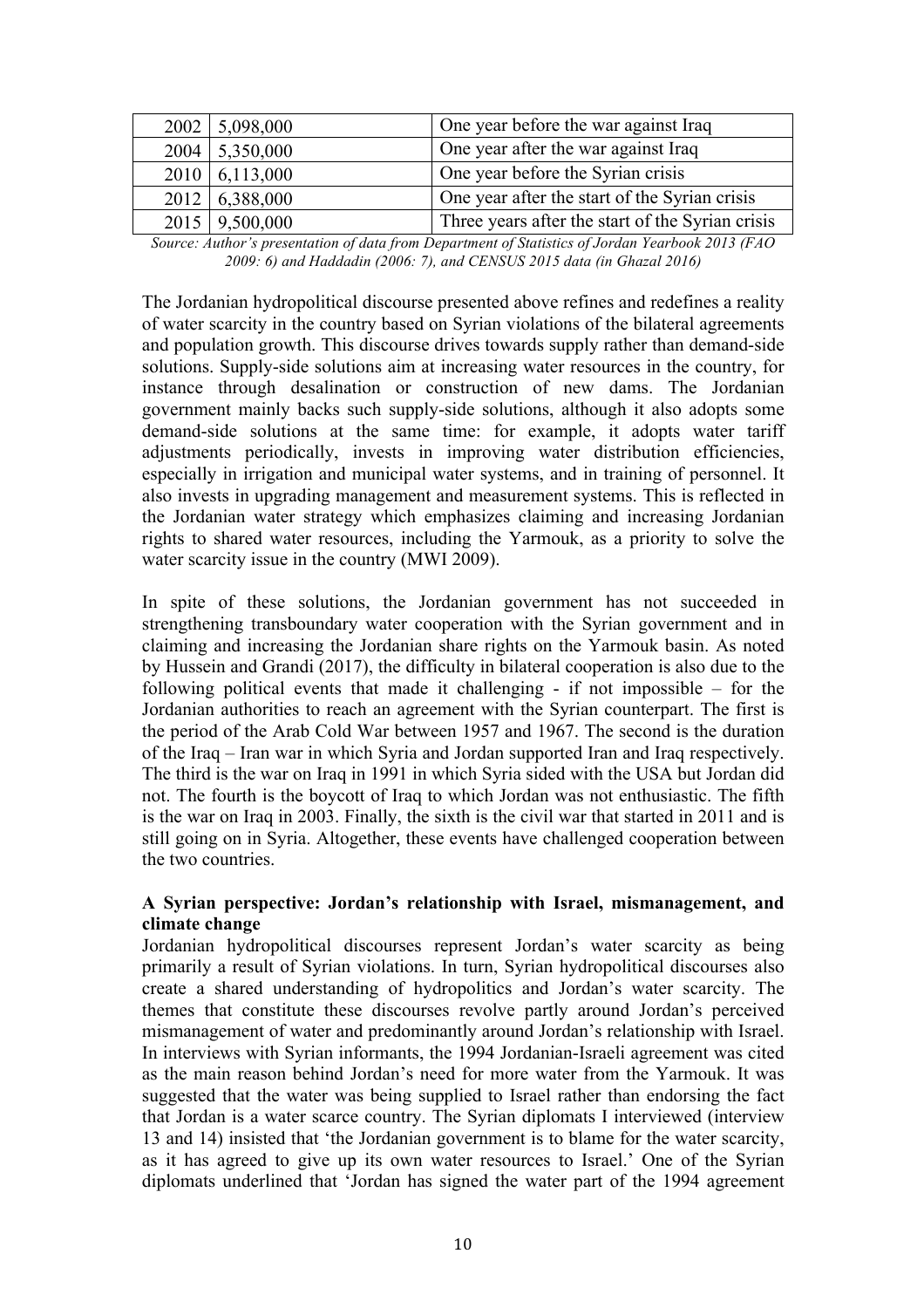without consultation with Damascus, and now they want more Yarmouk water [from Syria] to give it to Israel in line with the treaty they have signed' (interview 13). When I presented this Syrian hydropolitical discourse of Israeli dominance to a former Jordanian minister (interview 12), he expressed that 'this is nonsense.' He said that in 1992, in an Arab meeting to coordinate the political negotiations with Israel, Syria - represented by its foreign minister Farouk Al- Share - decreed that each Arab party should 'pull out the thorns in his hand by himself' - insisting that each Arab party to the bilateral negotiations should manage its own affairs.' For the former Jordanian minister, this clearly meant giving the green light for bilateral rather than regional negotiations and agreements with Israel. High-level Syrian diplomats believe that with the 1994 treaty the 'Jordanian government recognised and legitimised that Israel diverts a significant proportion of Jordan River water from Lake Tiberias through its National Water Carrier (NWC)' (interview 13). The 1994 treaty undermined 'the rights of all other riparian states – including  $Svria<sup>8</sup>$  – on the Jordan River Basin' (ibid.).

Jordanian officials disagreed with the Syrian shared understanding of hydropolitics. For example, when I put the Syrian hydropolitical perspective to a Jordanian former minister of the MWI, the minister retorted, 'this is truly false because [the Jordanian government] insisted [during the 1994 negotiations] in writing that whatever the two sides [the Jordanian and Israeli governments] debate and negotiate does in no way prejudice the rights of the other riparians on the Jordan basin. No mention was made of the Upper Jordan from which Israel pumps water into the NWC' (interview 12). The NWC was built in 1964 and carries water to Israeli cities outside the Jordan River Basin. Overall, this Syrian hydropolitical discourse constructs a reality in which the blame is on the Jordanian government for its relation with Israel, implying that the solution lies in Jordan's reconsideration of its relationship with Israel.

Syrian officials also believed that Jordan mismanages its own water resources. One of the Syrian diplomats I interviewed explained his view:

Households in Syria are given water every day for around four hours, and for this reason Syrians do not waste water. We have been doing it since 2003 in the Damascus area, and it has been a success […]. Instead, water in Jordan is provided to households only once a week for up to 24 hours. This results in people eagerly awaiting the 'water day' and wasting the water by washing cars, gardening, and other activities on that day. (interview 14)

More than one Syrian diplomat emphasised to me that Syrians did not feel or perceive water scarcity to be a problem as much as people in Jordan. They maintained that while there are persisting water resource management issues in some regions and parts of the country, overall, there is no water scarcity at a more national level in Syria. These Syrian hydropolitical discourses, therefore, redefine a reality in which the Jordanian state is accountable for the mismanagement of water resources and for creating water scarcity in Jordan.

In my interviews with Syrian officials, other themes emerged as my interlocutors discussed water scarcity. For instance, several interviewees commented on the

<sup>&</sup>lt;sup>8</sup> This is because the Yarmouk River is part of the Jordan River Basin.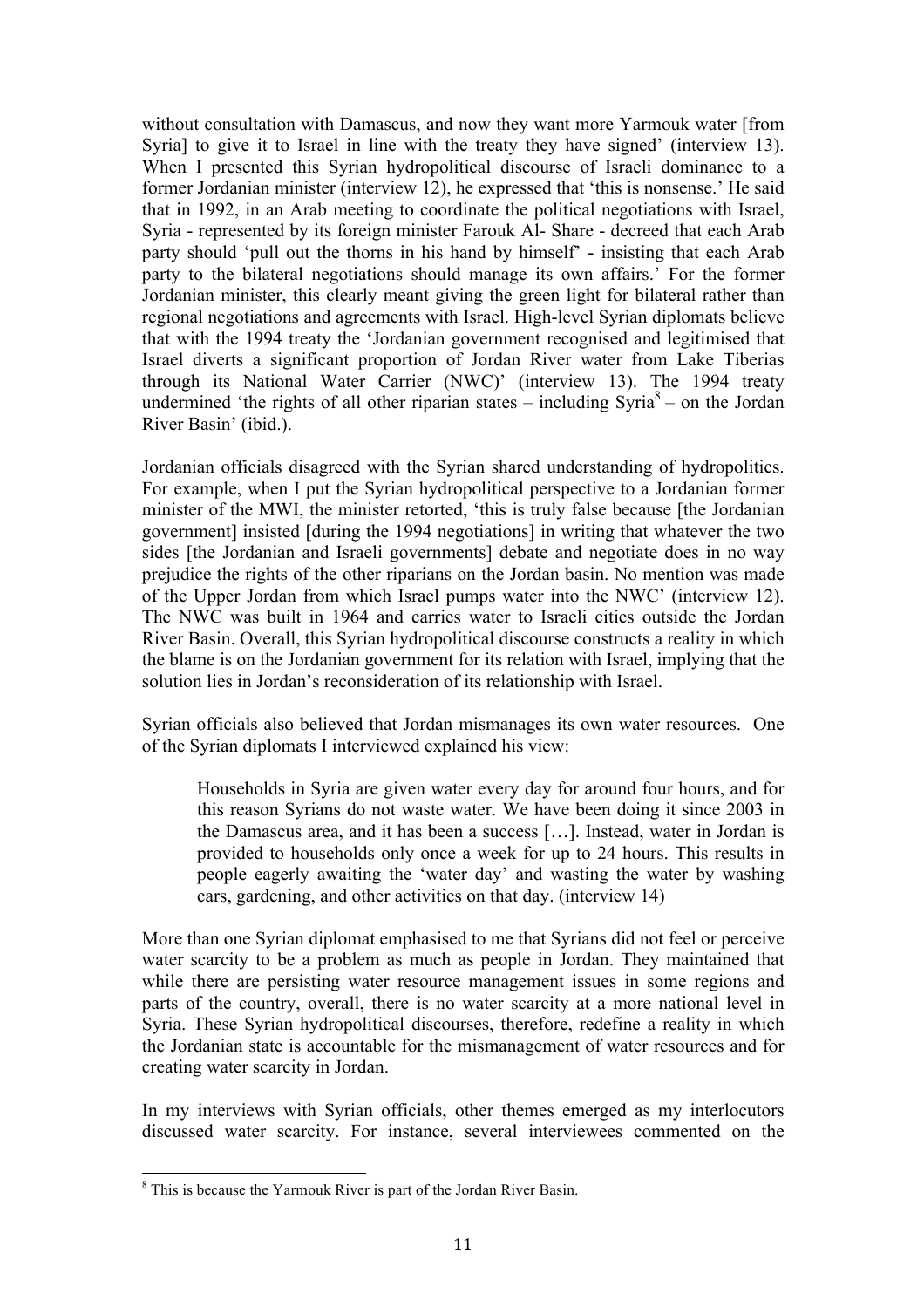decreased flow of the Yarmouk River. They related this decrease to Syria's entitlement for a larger portion of the water, and to climate change. According to one senior Syrian diplomat (interview 15), given that four out of five tributaries of the Yarmouk River are in Syria, 80% of the Yarmouk River is 'Syrian water,' because 'this is what international law says.' This interviewee seemed to be suggesting that, based on his understanding of international law, Syria should get more water proportionally. What follows from this logic is that Syria is not violating the 1987 agreement as, according to international law, Jordan is entitled to 20% of the Yarmouk River. However, no exact references to international law were provided by the high-level Syrian diplomats interviewed (interviews 13 and 15), who also asserted Syria's entitlement to the water resources of the Yarmouk basin. In fact, this view does not correspond to specific principles of international water law.

The other theme that also emerged from the interviews sees climate change as responsible for reducing the flow of the Yarmouk River into the Wahda Dam and for exacerbating water scarcity in both Syria and in Jordan. The Syrian diplomats emphasised the negative impacts of climate change, particularly in terms of reducing precipitations and contributing to increasing water scarcity in several regions of the country. This is a dominant theme in Syria, and one that is reproduced through the media as well as within academic discourse. For instance, the Syrian academics Skaf and Mathbout (2010) have highlighted how climate change has been contributing to the increased numbers of droughts in the past decade. For them, 'there is an increasing tendency in annual and seasonal drought intensity in all regions corresponding with an increasing dry days number in rainy season' (Skaf and Mathbout 2010: 112). This theme blames water scarcity and the decreased flow of the Yarmouk River on nature and the environment, specifically climate change and reduced precipitation.

#### **Discourses, interests, and power asymmetries as explanatory factors**

The hydropolitical discourses that emerge from the interviews I conducted with Syrian and Jordanian officials shed light on the different realities of their assessment of water scarcity. Yet, there are some converging issues that are worth highlighting for the purpose of the following discussion. Particularly, two issues are worth underlining. Firstly, it appears that both Syria and Jordan need and use water to rally internal support of their citizens. Secondly, both Syrian and Jordanian hydropolitical discourses reproduce a reality in which they externalise the problem of water scarcity and of the reduced amount of water reaching the Wahda Dam. The discussion below shows the interconnections of these two. I suggest that an analysis of the hydropolitical dynamics in the basin may explain why Jordan has not been successful in strengthening bilateral cooperation over water.

Rallying political support through providing water access seems to be a common feature for both governments. For the Jordanian government the main objectives are to increase water resources, to maintain the current uses in Jordan, and to meet the growing water demand. Maintaining current water uses is particularly important because of the political support the government receives from farmers and rural communities, who are the highest consumers of water resources, and whose water is highly subsidised by the government (Yorke 2016; Yorke 2013; Hussein 2016). In similar ways, scholars of Syria argue that the Syrian government has historically supported unsustainable farming to ensure farmers' political backing and food self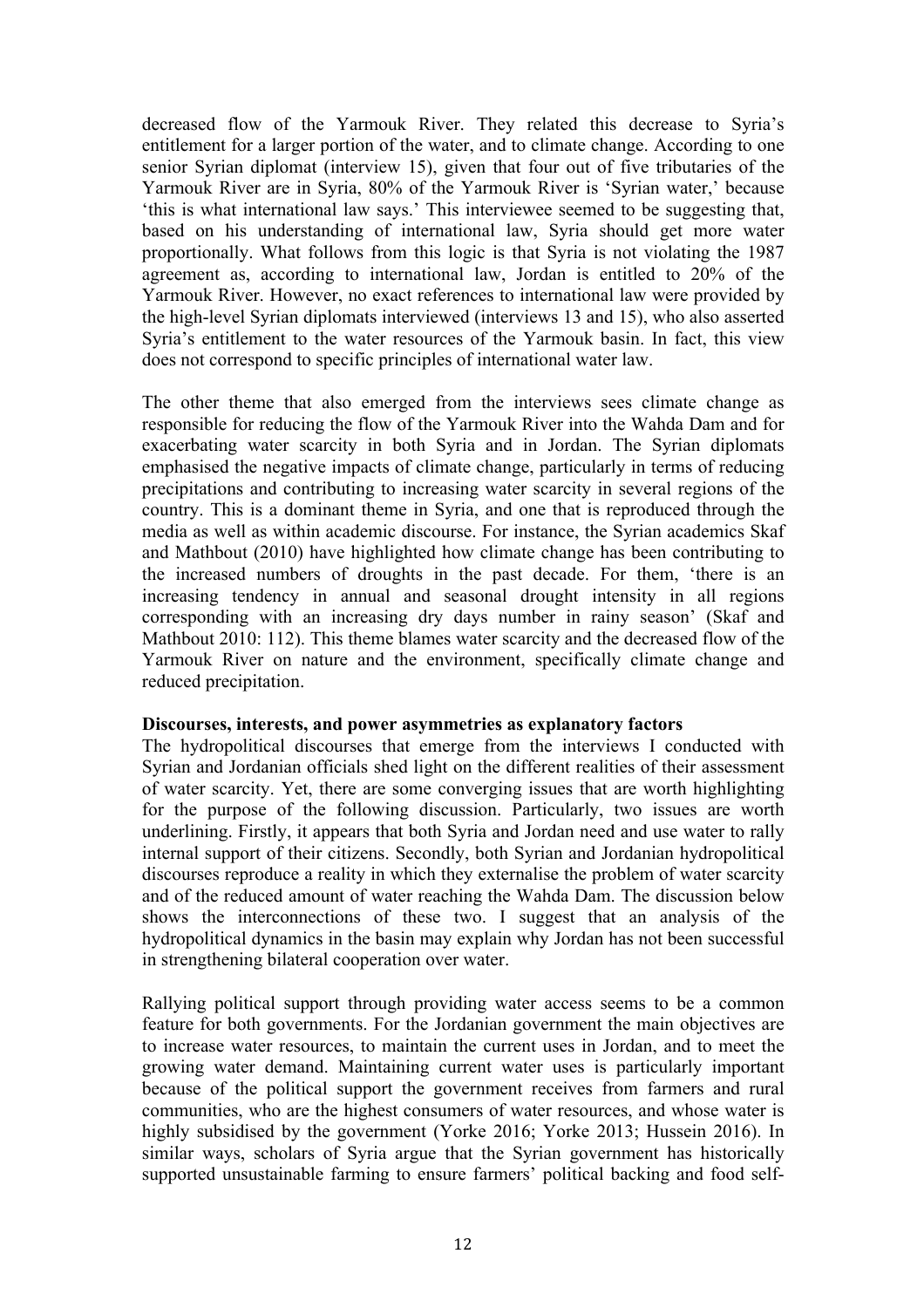sufficiency (Azmeh 2016). 'The Bashar al-Assad regime traditionally provided large subsidies for the production of water-intensive crops, such as wheat and cotton. Most of Syrian irrigated agriculture is in need of modernization, still relying on highly inefficient flood irrigation' (Gleick 2014: 334). It is not surprising therefore that almost 90% of the water resources in Syria are used by the agricultural sector (Salman and Mualla 2008). Some even argue that the Syrian agricultural sector was based on over-exploitation and subsidies rather than on economic or environmental constraints (de Châtel 2014: 88).

Syria's water scarcity is a consequence of the ruling Ba`th party's continuous promotion of water-intensive agriculture […] motivated in part by a desire for food self-sufficiency and growth through an expansion in irrigated agriculture [and to the] roots of the Bath party and the influential Peasants Union. (Barnes 2009: 510)

This support to farmers is also visible when it comes to the permits to dig wells, which were very easily obtainable in the past decades; as one Syrian official stated: 'they'll dig whether or not we give them approval. At least this way [by approving requests] we know where some of the new wells are' (ARK 2016: 2)

In line with the goal of the two governments to rally internal support of citizens, both Syria and Jordan externalise the problem of water through the construction of discourses through which they redefine their reality in the 'battle for truth.' As we have seen above, for the Syrian government, the decrease of the Yarmouk flow is due to the political problem of Jordan's relationship with Israel on the one hand, and to the reduction in precipitation upstream due to climate change, on the other. As such, the Syrian hydropolitical discourses place the blame on the Jordanian government and on natural factors, externalising responsibility towards actors outside of the Syrian government or country. The Jordanian hydropolitical discourse also locates the causes of water scarcity outside of Jordan's government and blame the Syrian government for not respecting the bilateral agreements with Jordan and over-exploiting water resources upstream. These contested hydropolitical discourses are key to understand and unfold the Jordanian-Syrian water controversy over the Yarmouk River.

The realities constructed by the competing Syrian and Jordanian hydropolitical discourses open different solutions. For the Syrians, the solution appears to be technical, in research studies and reports that find new ways in dealing with climate change. For the Jordanians, on the other hand, the main solution is political and seems to lie in having the bilateral agreement respected by both sides. While the Syrian government aims to maintain the status quo, the Jordanian government strives to increase its share by appealing to the bilateral agreements. However, Jordan has failed in achieving its aim. In line with the framework of hydro-hegemony, this article pays attention to the geopolitical considerations that lead to specific power dynamics between these two countries.

In exploring the reasons why the Jordanian government was unable to stop Syrian violations, a former Jordanian minister of the MWI (interview 12) cited interrelated reasons: the fact that the Syrian state is in the upstream region of the Yarmouk Basin and the Jordanian one downstream, that Jordan has a population of 5 million people while Syria has 25 million people and that the military in Syria has been historically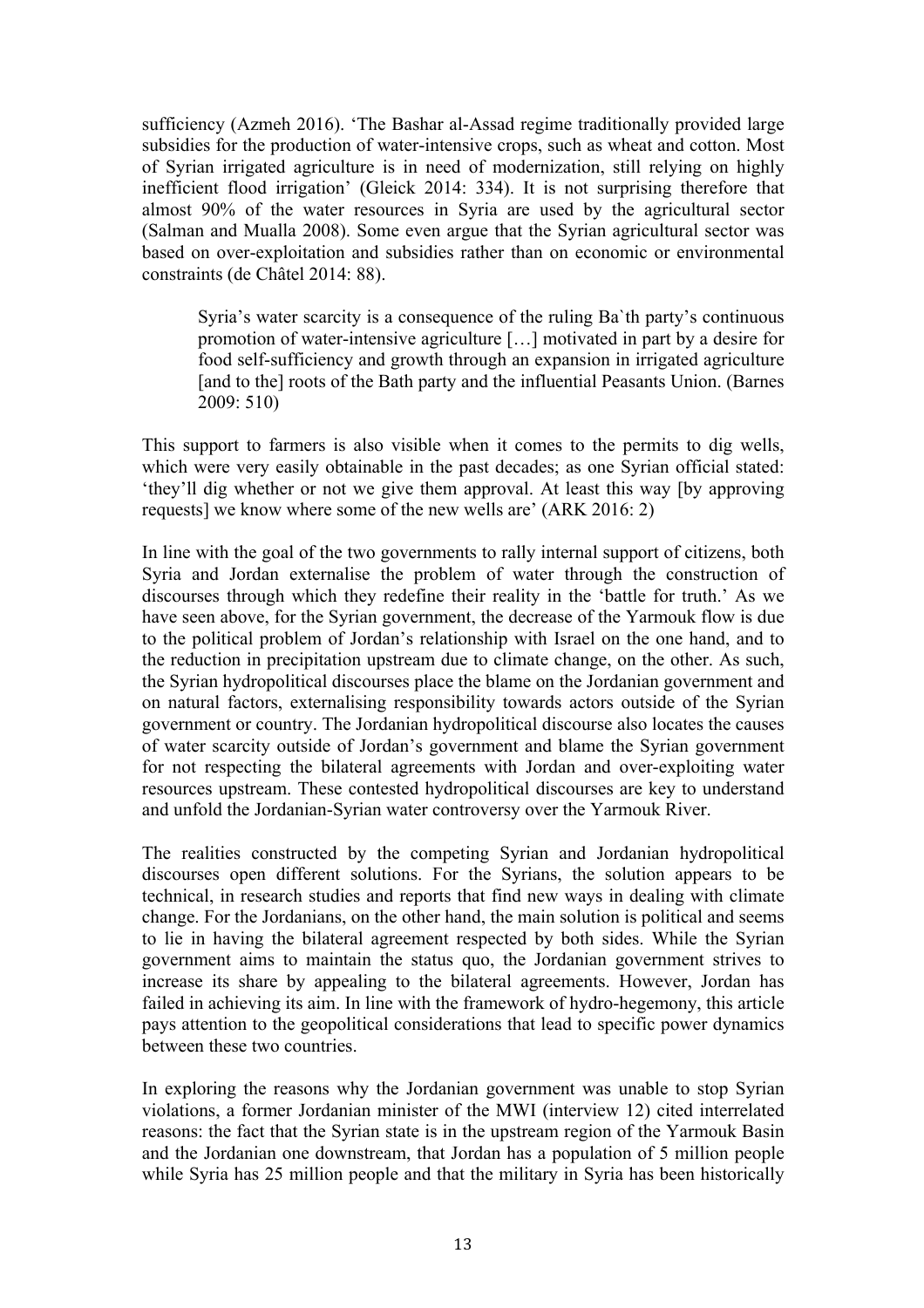stronger than Jordan's military abilities. Moreover, he argued that for the Jordanian government, the transit trade route through Syria was strategic. Put simply, the former minister's point was that Jordan could not do much about the violations of the agreement because the Jordanian government was less powerful than the Syrian one. Moreover, Syria's perception of Jordan's allegiances that fall outside of its geopolitical interests (given Jordan's relationship with the USA and Israel) has fed into the conflictive relationship over water cooperation between the two countries. 9

There are other reasons why Jordan has not pressed for legal action against Syria's violations. Interviews with high-level officials from the Jordanian MWI and Ministry of Foreign Affairs (MFA) indicate that water was often not the top priority in overall bilateral relations for the Jordanian government (interviews 9, 10, 11, and 12). While at a national level, water remains a top priority in Jordan, in terms of bilateral relations with the Syrian government, other inter-sectorial relations take priority. According to a former Jordanian ambassador, the Jordanian government could not do much because water 'was not on top of the Jordanian priority list; water was a topic that was given to the engineers. The priorities of our foreign policies towards Syria were trade, the peace process, and political [issues]' (interview 9 with a former Jordanian ambassador). For a high-level official of the MWI, the consolidated and important interests in other sectors, in particular trade, are the main reason why the Jordanian government never undertook any action against the Syrian violations apart from the statements they released to condemn them (interview 8).

Although the Jordanian hydropolitical discourse constructs a reality that drives towards increasing its share and development of the Yarmouk River (Hussein 2016), as is stated in the Jordanian national water strategy (MWI 2009), the Jordanian government has not achieved its aims in terms of TWG in the Jordanian-Syrian hydropolitical relations. As summarised by a former Jordanian ambassador (interview 9), 'Syria has been a powerful player in the region … and Jordan has prioritised its interest in other sectors.' While dominant discourses matter, especially at the national level, when it comes to TWG, discourses are only one aspect of power that determine change and policies' implementation, as shown by the Framework of Hydro-Hegemony. In other words, the discourse of water scarcity is one of many determinants of the hydropolitical relations and of TWG. Consequently, the Jordanian government has failed in its solutions to counter the hydropolitical status quo and to transform current configurations and water allocations in the Yarmouk Basin.

To conclude, we may consider Syria to be the hydro-hegemon and Jordan to be the non-hydro-hegemon in overall bilateral relations. While the non-hydro-hegemonic riparian state – Jordan – deploys discursive power to attempt to challenge the disadvantageous hydropolitical relations and the status quo, this Jordanian attempt of counter-hegemony fails because of considerations of power asymmetries and of overall bilateral relations (Hussein 2016).

### **References**

 

<sup>9</sup> From a geopolitical perspective, the Syrian government perceives the Jordanian government to be working outside of Syria's geopolitical alliances. In fact, in the past decades, the Jordanian government has been a close ally of the US and signed a peace agreement with Israel, while the Syrian government has been closer to the Russian and Iranian governments. This geopolitical division has fed into the conflictive relationship over water cooperation between the two countries.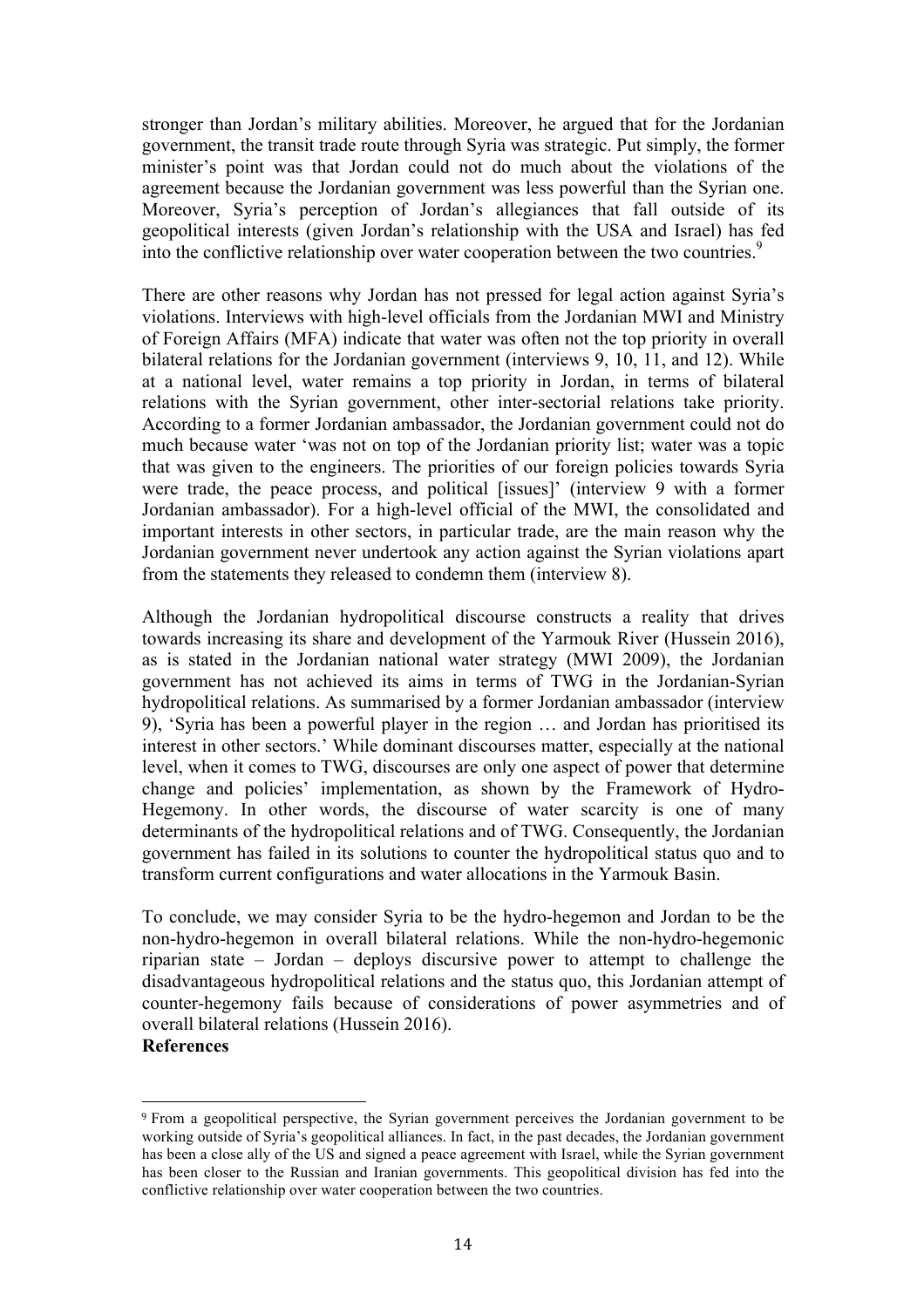- ARK 2016. All is not well: The urgency of water governance in southern Syria. *ARK Special Report,* April 2016.
- AZMEH, S. 2016. Syria's Passage to Conflict: The End of the "Developmental Rentier Fix" and the Consolidation of New Elite Rule. *Politics & Society*, 44, 499-523.
- BARNES, J. 2009. Managing the Waters of Ba th Country: The Politics of Water Scarcity in Syria. *Geopolitics,* 14**,** 510-530.
- CURTIS, R. 2006. The Odd Couple: Ending The Jordanian-Syrian "Cold War". The Middle *East Journal,* 60**,** 33-56.
- DE CHÂTEL, F. 2014. Leaving the Land: The Impact of Long-Term Water Mismanagement in Syria. *Water Scarcity, Security and Democracy: A Mediterranean Mosaic*.
- DRYZEK, J. S. 1997. *The politics of the earth: Environmental discourses*, Oxford University Press.
- ETANAFILES 2015. The Yarmouk Basin between conflict and development.
- FAO 2009. Irrigation in the Middle East region in figures: AQUASTAT Survey 2008
- FOUCAULT, M. 1980. Truth and Power. In C. Gordon (ed.): Power/knowledge. Selected Interviews & Other Writings by Michel Foucault, 1972-1977, Brighton: Havester, pp. 109- 133.
- FOUCAULT, M. 1991. Discipline and Punish: the birth of a prison. London, Penguin.
- FOUCAULT, M. 1998. The History of Sexuality: The Will to Knowledge, London, Penguin.
- GAVENTA, J. 2003. Power after Lukes: an overview of theories of power since Lukes and their application to development. *Brighton: Participation Group, Institute of Development Studies*
- GLEICK, P. H. 2014. Water, drought, climate change, and conflict in Syria. *Weather*, *Climate, and Society,* 6**,** 331-340.
- HADDADIN, M. 2009. Cooperation and lack thereof on management of the Yarmouk River. *Water International,* 34**,** 420-431.
- HADDADIN, M. J. 2006. *Water resources in Jordan: evolving policies for development, the environment, and conflict resolution*, Resources for the Future.
- HADDADIN, M. J. 2012. *Diplomacy on the Jordan: International conflict and negotiated resolution*, Springer Science & Business Media.
- HAJER, M. A. 1995. *The politics of environmental discourse: ecological modernization and the policy process*, Oxford University Press Oxford.
- HAYWARD, C.R. 1998. De-Facing Power, *Polity* 31(1).
- HOF, F. C. 1998. Dividing the Yarmouk's waters: Jordan's treaties with Syria and Israel. *Water Policy,* 1**,** 81-94.
- HUSSEIN, H. 2016. An analysis of the discourse of water scarcity and hydropolitical dynamics in the case of Jordan. *PhD Thesis*, University of East Anglia.
- HUSSEIN, H. & GRANDI, M. 2015. Contexts Matter: A Hydropolitical Analysis of Blue Nile and Yarmouk River Basins. *Social Water Studies in the Arab Region***,** 159.
- HUSSEIN, H. & GRANDI, M. 2017. Dynamic political contexts and power asymmetries: the cases of the Blue Nile and the Yarmouk Rivers *International Environmental Agreements: Politics, Law and Economics*.
- HUSSEIN, H. 2017a. Politics of the Dead Sea Canal: a Historical Review of the Evolving Discourses, Interests, and Plans. *Water International*, Vol. 42, issue 5. 10.1080/02508060.2017.1344817
- HUSSEIN, H. 2017b. A critique of water scarcity discourses in educational policy and textbooks in Jordan, *The Journal of Environmental Education*.
- IFC 2012. Socio-Economic Impact of IFC Financing in Jordan An Assessment of Employment and Value-added -.
- KUBURSI, A., GROVER, V., DARWISH, A. R. & DEUTSCH, E. Water scarcity in Jordan: Economic instruments, issues and options. Economic Research Forum Working Paper Series, 2011.